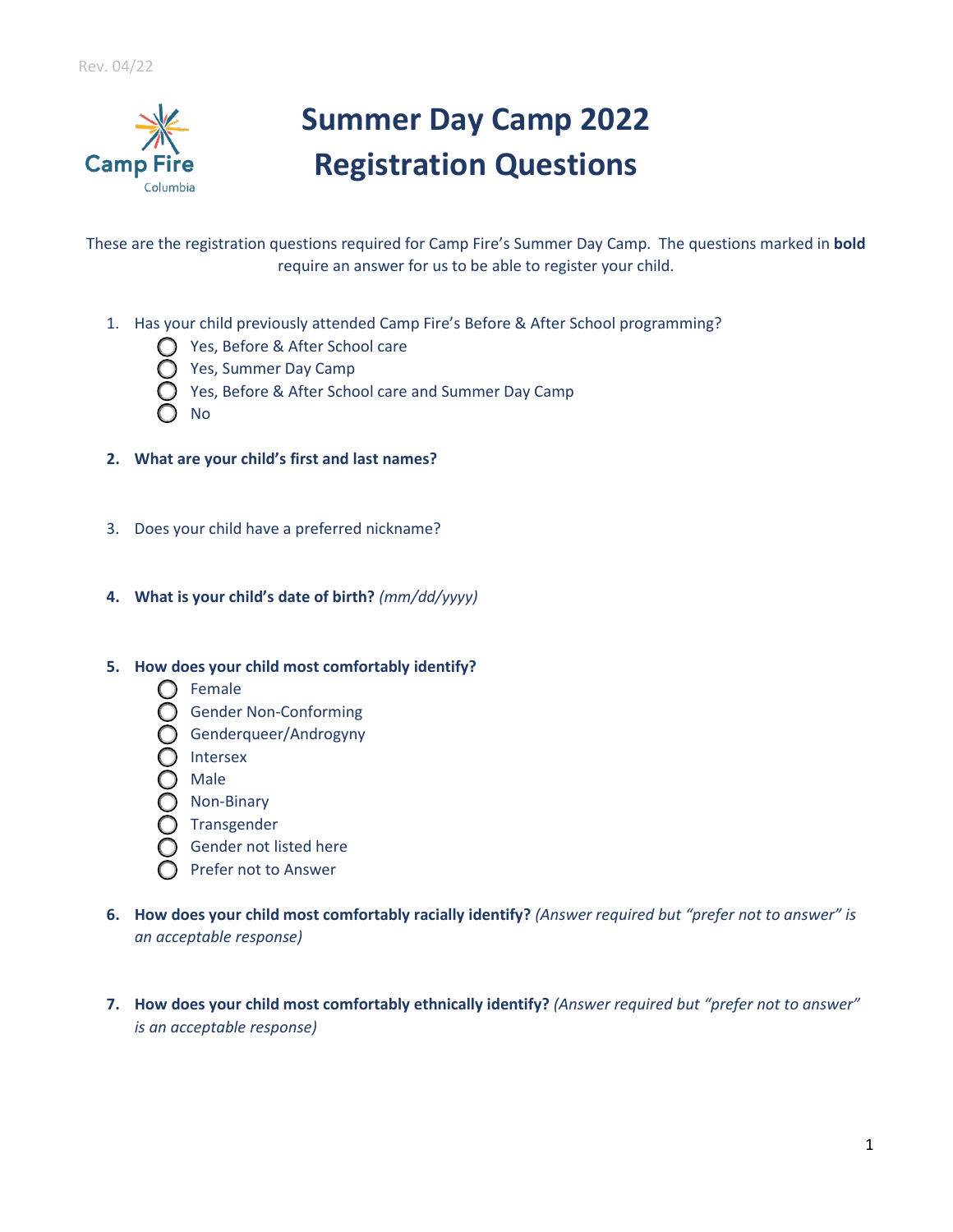Rev. 04/22

- **8. What grade will your child be in during the 2022/23 school year?**
	- $\bigcap$  Kindergarten
	- $1<sup>st</sup>$
	- $2<sup>nd</sup>$
	- d. 3rd
	- $4<sup>th</sup>$
	- 5<sup>th</sup>
	- $6<sup>th</sup>$
	- h. 7th
- 9. Does your child have an IEP,504 Plan or IFSP? If yes, is there anything we should know about it?
- **10. Does your child receive free/reduced lunch?**
	- a. Yes b. No
- **11. What is the primary language spoken at your home?**
- **12. Does your child participate in an English language learner program?**
	- Yes b. No
- **13. Our Before & After School Registrars and Multi-Site Coordinators are available to communicate with families in Spanish as well as English. Please let us know which language you would prefer for calls/emails/notifications:**
	- $\bigcap$  English  $\bigcap$  Spanish
- **14. What is your child's t-shirt size?**
	- $\bigcap$  Youth S (5-6)
	- $\bigcap$  Youth M (8-9)
	- $\bigcirc$  Youth L (10-12)
	- $\bigcap$  Youth XL (14)
	- dult S
	- $\bigcap$  Adult M
	- g. Adult L
	-
	- **Adult XL**

## **15. Sunscreen Authorization:**

- $\bigcirc$  I authorize Summer Day Camp staff to apply sunscreen to my child.
- $\bigcirc$  I authorize my child to self-apply sunscreen
- $\bigcirc$  I will provide sunscreen for Summer Day Camp staff to apply to my child.
- $\bigcirc$  I will provide sunscreen for my child to self-apply.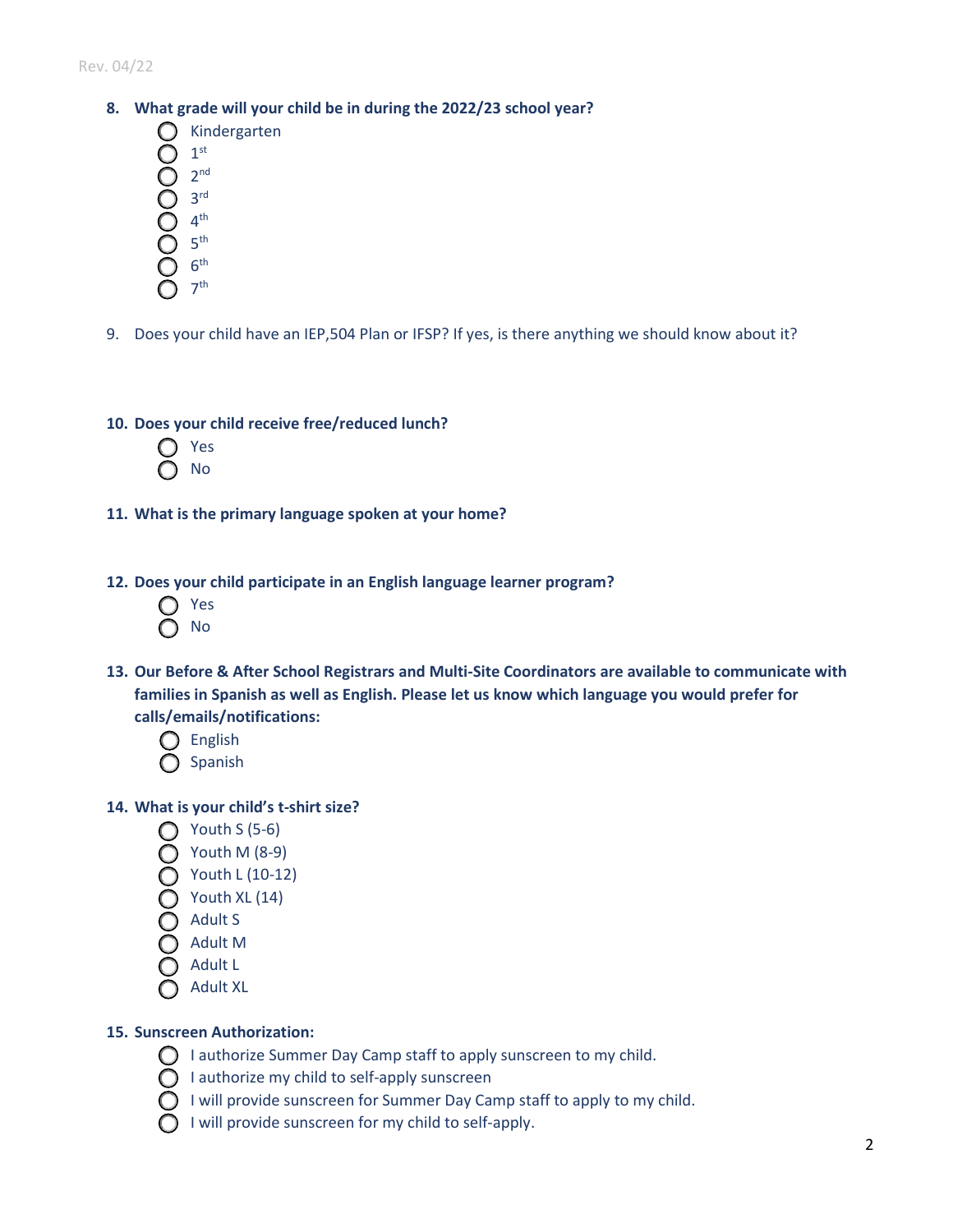- 16. If insured, what is the name of your child's health insurance provider?
- 17. If insured, what are the group and policy numbers for your child's health insurance?
- **18. What are your child's physician's first and last names?**
- **19. What is your child's physician's phone number?**
- 20. What is your child's dentist's practice name?
- 21. What is your child's dentist's phone number?
- **22. Per the Oregon Office of Child Care rules, all children joining Summer Day Camp must have all their vaccines up-to-date or have an exemption form from their doctor. We do not require documented proof of a child's vaccination status at enrollment, however, every family must agree to provide that documentation if Camp Fire requests it at any point during the summer.** 
	- $\bigcap$  I certify that my child's DTaP, Hep A, Hep B, MMR, Polio, and Varicella vaccinations are up-to-date and that I will promptly provide proof of vaccination if it is requested by Camp Fire.
	- $\bigcirc$  I certify that my child is exempt from one or more of the DTaP, Hep A, Hep B, MMR, Polio, and Varicella vaccinations and that I will promptly provide proof of exemption from my doctor, as well as proof of vaccination for any vaccines not covered by the exemption, if it is requested by Camp Fire.
- **23. Does your child have any medical conditions or disabilities that Camp Fire staff need to be aware of?**
- **24. Does your child have any allergies?**
- 25. Does your child have any special food needs?
- 26. Please specify any triggers that may cause your child distress and steps the staff should follow in response: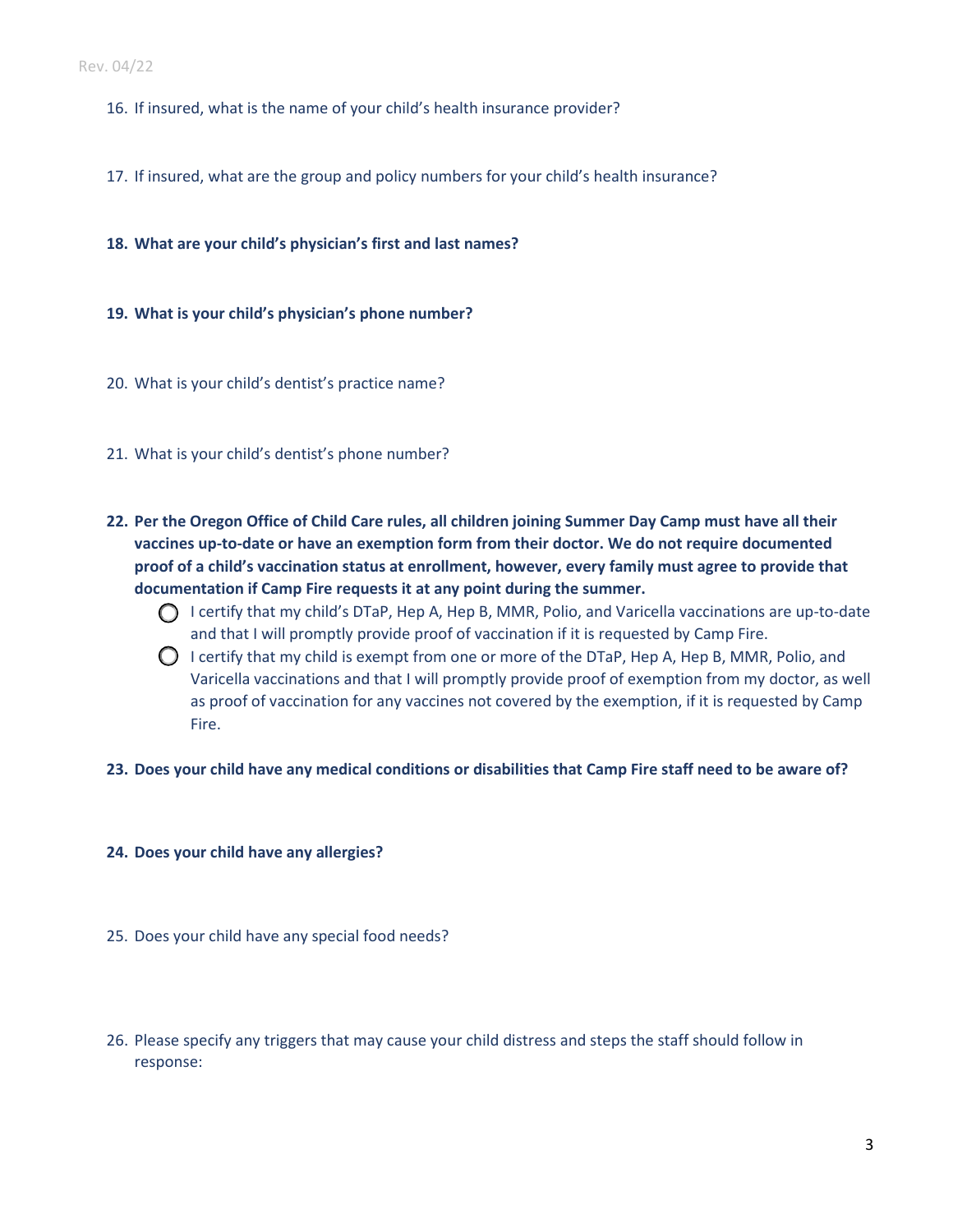- 27. What is your child's spark/passion?
- 28. Is there any additional information about your child that would be helpful for us to know in order to better support them while at Camp Fire's Summer Day Camp?
- **29. May Camp Fire Columbia photograph/film your child during programming and use the images when promoting our services?**
	- Yes b. No
- **30. What are Guardian 1's first and last names?**
- **31. What is Guardian 1's relationship to your child?**
- **32. What is Guardian 1's email?**
- **33. What is Guardian 1's phone number?**
- **34. What is Guardian 1's work phone?**
- **35. Who is Guardian 1's employer and what is their job title?**
- **36. What is Guardian 1's address?**

## **37. How does Guardian 1 most comfortably identify?**

- $\bigcap$  Female
- **C** Gender Non-Conforming
- Genderqueer/Androgyny
- $\bigcap$  Intersex
- $\bigcirc$  Male
- **O** Non-Binary
- $\bigcap$  Transgender
- $\bigcap$  Gender not listed here
- $\bigcap$  Prefer not to Answer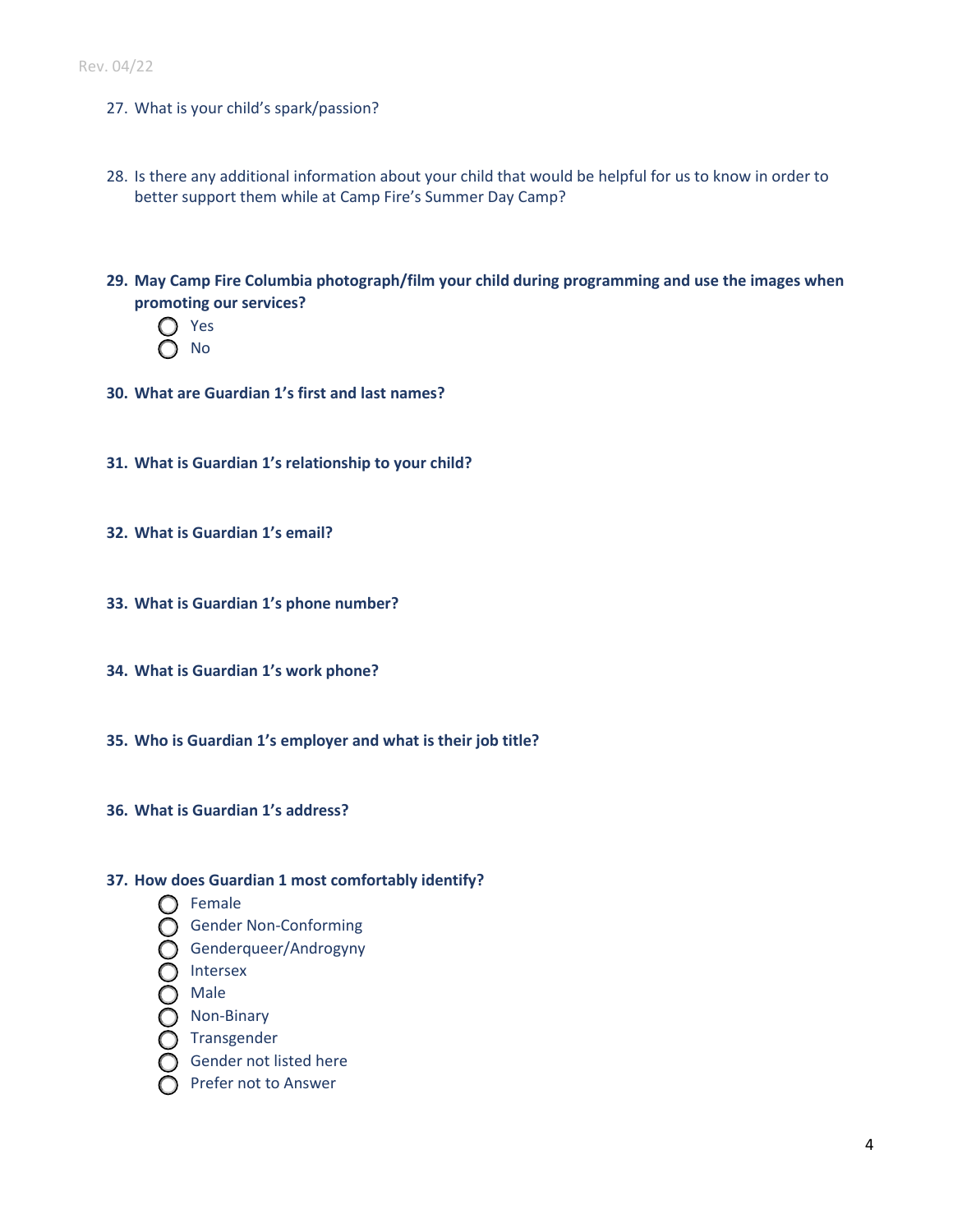- **38. How does Guardian 1 most comfortably racially identify?** *(Answer required but "prefer not to answer" is an acceptable response)*
- **39. How does Guardian 1 most comfortably ethnically identify?** *(Answer required but "prefer not to answer" is an acceptable response)*
- 40. What are Guardian 2's first and last names?
- 41. What is Guardian 2's relationship to your child?
- 42. What is Guardian 2's email?
- 43. What is Guardian 2's phone number?
- 44. What is Guardian 2's work phone?
- 45. Who is Guardian 2's employer and what is their job title?
- 46. What is Guardian 2's address?
- 47. How does Guardian 2 most comfortably identify? *(Answer required if completing Guardian 2)*
	- $\bigcap$  Female
	- **C** Gender Non-Conforming
	- Genderqueer/Androgyny
	- $\bigcap$  Intersex
	- **Male**
	- $\bigcirc$  Non-Binary
	- $\bigcirc$  Transgender
	- $\bigcirc$  Gender not listed here
	- $\bigcirc$  Prefer not to Answer
- 48. How does Guardian 2 most comfortably racially identify? *(Answer required if completing Guardian 2 but "prefer not to answer" is an acceptable response)*